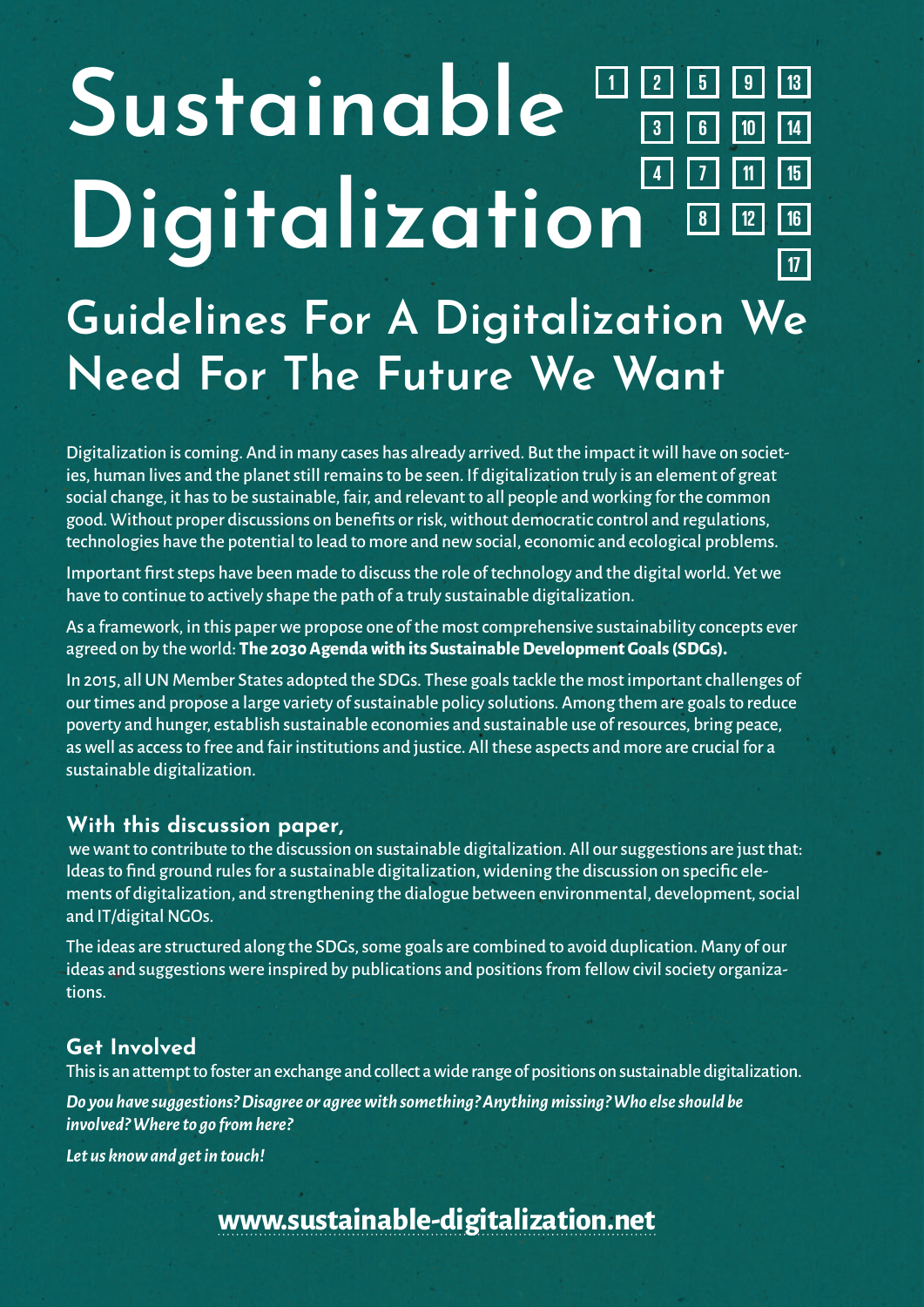# **Ground Rules for a Sustainable Digitalization**

(1) A healthy environment and planet, the protection of human rights and a good life for all are more important than digitalization.

(2) Digitalization is nothing new per se, let alone a break in our social, economic and political lives, but follows trends that have been ongoing for decades. To be sustainable, digitalization must serve the common good within the planetary boundaries. It has to be decoupled from the exploitation of people and planet. This can only be achieved if digitalization does not promote further deregulation and privatization, or the growth of a few all-powerful state and corporate monopolies. In order to be truly relevant for all, digitalization has to be anchored in global democratic discourses.

(3) The non-digital world must continue to exist freely. Not everything that can should be connected. Not everyone and every place has to be part of the digital development.

(4) Any technical and digital advancements have to serve humanity and subject to fundamental and human rights, rule of law and democratic principles. Governments and private actors need to be hold accountable.

(5) Digital technologies can be tools for mass surveillance, with the power to silence free speech and freedom of information. They are also the basis for an ever growing business model. Thus, the control of data has to lie with people providing the data. Governments and international or regional institutions, such as the EU, have a responsibility to protect the rights, privacy, self-determination and autonomy of its citizens and ensure a free basic democratic order. Governments and corporations must follow the principle of data minimization. Governments have to prosecute offences against data privacy violations by commercial enterprises and government intuitions. Data-driven business models need to be regulated properly. (6) Even in a tech- and algorithm-based world, responsibilities of decisions must always lie with and be controlled by humans. In order to ensure sovereignty of decisions and self-determination of individuals we

need to have transparency on commercially and state-run technology, and especially on algorithms. We need

- public discussion on what happens once algorithms excel human comprehension both in ethical and legal
- terms as well as in terms of responsibilities of governments and private entities.



 $\bullet$ 

## **End poverty in all its forms everywhere and reduce inequality within and among countries**

(1) Access to the internet should be a fundamental human right as it is often the basis for cultural and political participation. We need policies for free, equal and affordable access to the internet for all to be developed with users and concerned parties. Governments have to commit to a just distribution of digital resources. At the same time, digital skills or access to the internet cannot be a condition or requirement for full participation in society, politics or economies.

(2) When it comes to developing state-led digital strategies, all stakeholders need to be involved. These strategies need to be relevant for the wider public and not just selected groups. Collaboration between governments and IT-companies for public digital development have to be transparent and monitored by relevant actors, in order to prevent further commercialization of data, expansion of monopolies and limitations of democratic principles such as freedom of information. Governments should support decentralized, citizen-based projects.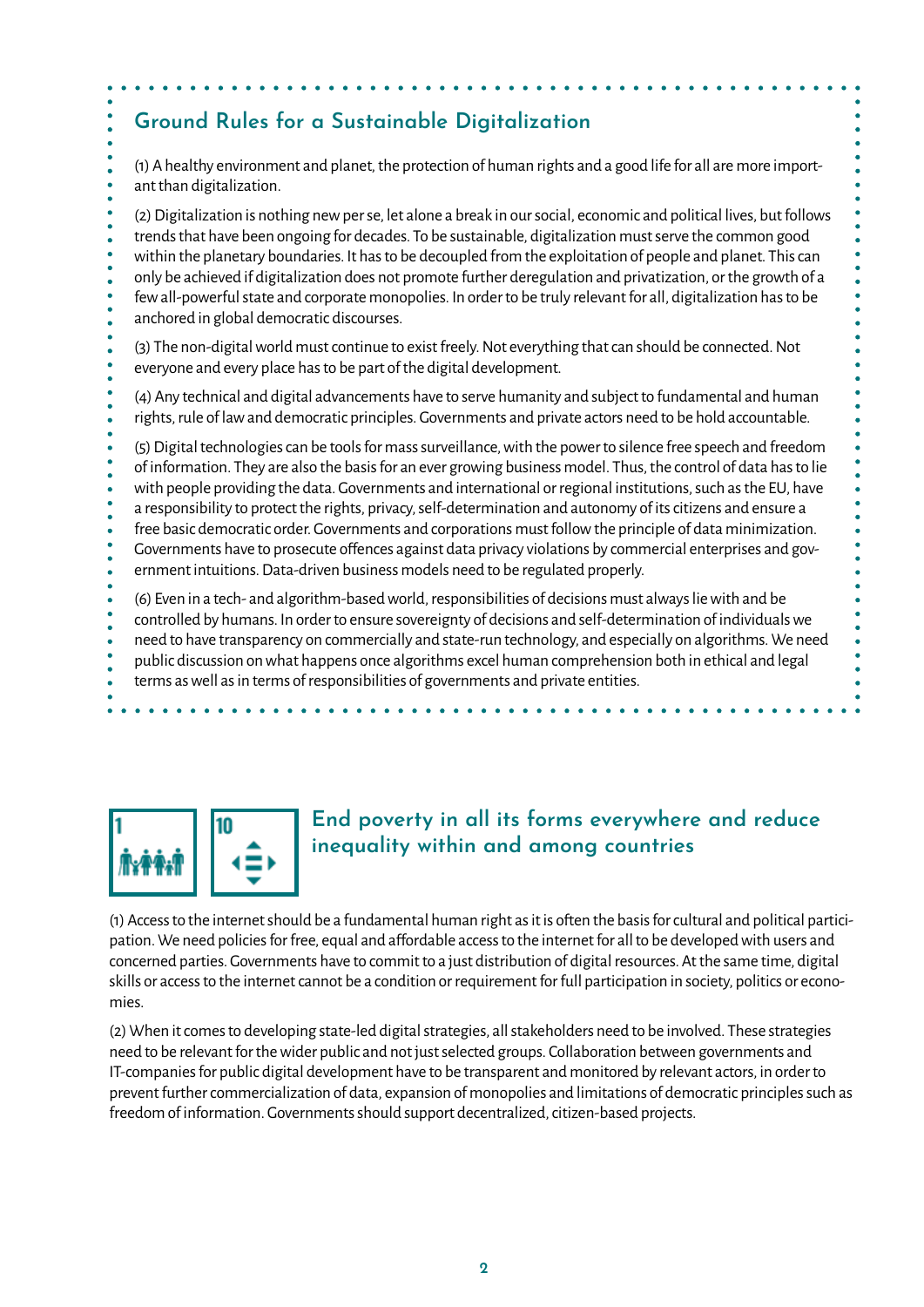

# **End hunger, achieve food security and improved nutrition and promote sustainable agriculture**

(1) Globally, a decreasing number of corporations controls food production and distribution, leading to a growing centralization of agricultural skills and knowledge. Digital technologies such as precision-farming have become a new field of investment for these corporations. At the same time, IT-companies are entering the food sector. In order to ensure sustainable, people-centered food systems, governments have to limit market shares controlled by single corporations and create and implement legal instruments to dissolve agricultural oligopolies. Digital genetic information should not be a tradeable good. Intellectual property rights of agricultural knowledge as well as respective data have to lie with peasants, farmers, farming communities the landless, nomadic communities and indigenous peoples.

(2) Digital farming technologies must serve the farmers, support them in their daily life and not create further structures of dependence. A cooperation between farmers and digital experts based on open source technologies should be strengthened and supported.

(3) A non-digital kind of agriculture, with agro-ecological farming methods, peasant seed systems, free access to and exchange of seeds, local markets with public infrastructure and a democratic food system, has to continue to exist and be guaranteed eg. by governments.



(1) Investments in the health sector must first and foremost be directed towards realizing key demands of employees and trade unions such as decent pay and work, as well as a fair, accessible, and affordable health sector.

(2) Use of (Big) Data in health and care sectors has to be regulated and monitored. Online services in the health sector have to follow the highest security standards with offline options remaining in place. In health and care facilities, the protection of privacy has to be ensured by applying high data protection standards. Commercializing patient data has to be prohibited. The use of data must not lead to deterioration in insurance services. Limited capabilities to agree on the use of digital services must not be abused.

(3) Digital Services, such as care robots or communication and management software, have to service staff and patients, and not lead to even more work and financial pressure in health and care facilities. They have to be developed and applied in collaboration with staff, patients and relatives and respect patient's rights and dignity.

(4) The responsibility and final decision on medical procedures must always lie with humans. Transparency on digital measures and algorithms has to always be a priority and be accessible to patients and relatives with opting-out options.



# **Ensure inclusive and equitable quality education and promote lifelong learning opportunities for all**

(1) Public projects and programs on digitalization should focus on overcoming the digital divide. Their purpose has to be to increase capabilities of all citizens and public institutions in e.g. data protection or virtual communication as well as to provide the basis for an inclusive discussion on possibilities and risks of technologies and the digital world.

(2) Governments, companies, schools and other institutes have to ensure the protection of children's data based on international ethical standards. IT-companies should refine tools, eg. password protections, age verification, filter or access granting, in order for parents to create an appropriate online environment for children.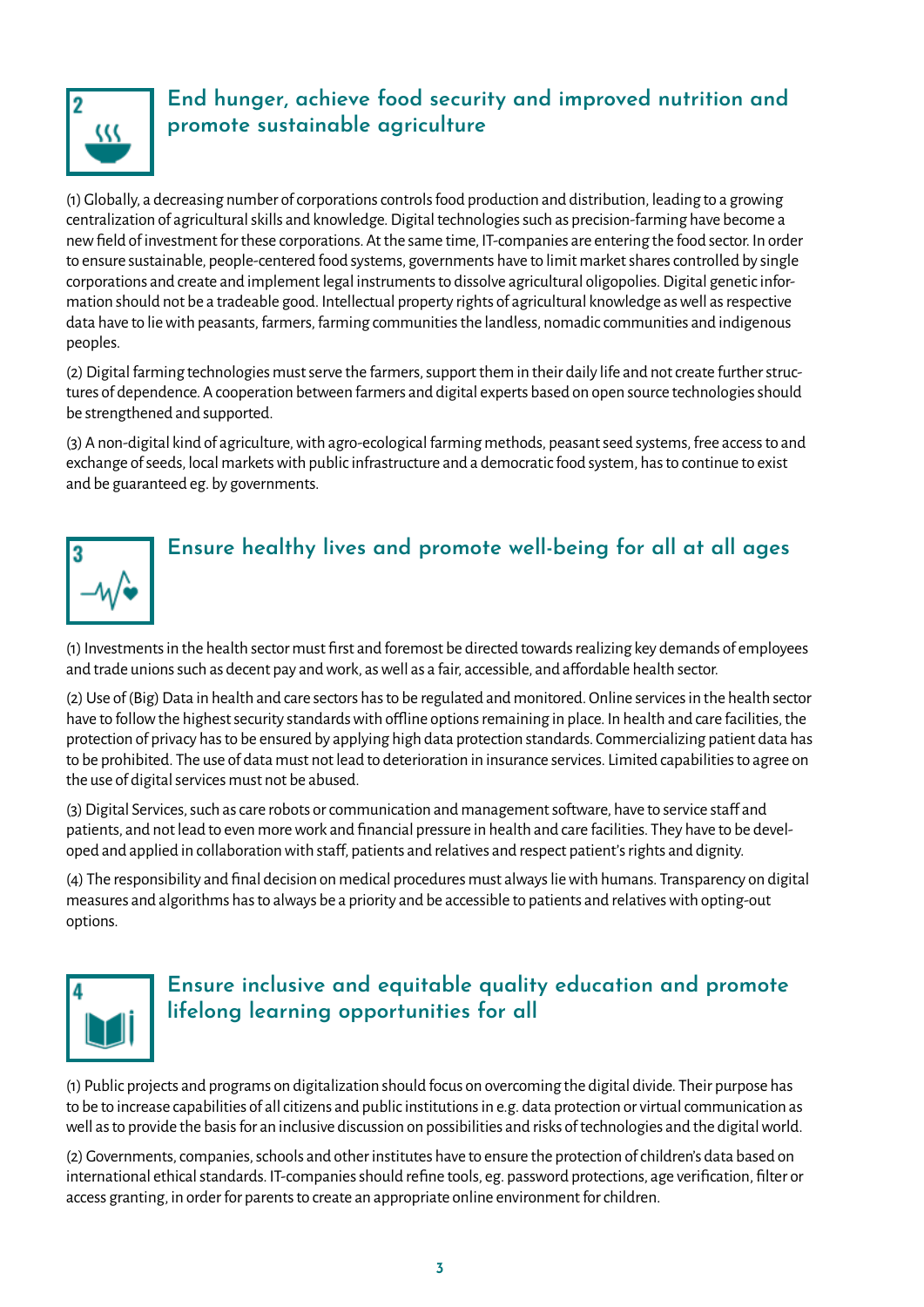(3) Teaching digital skills and supplying schools with digital equipment can be one element of a modern education system. However, lack of digital technology is in most cases not the most urgent issue of schools and other educational institutions. Funds and resources have to be allocated considering the needs of students for a proper and rights-based education.

(4) Ethics, sustainability and humans rights need to be compulsory subjects in computer science, informatics and other IT education.

(5) Public institutions and agencies have to urgently increase their digital literacy and better understand the role and impact of technology, software and algorithms, and of proper regulation. E-Government has to serve the people. This also includes the improving online accessibility of official documents and information, as well as strict regulation on the use of citizen's and non-citizen's data.

(6) Publicly financed science, their outcomes and content must be openly accessible and not be patent-protected. Publicly relevant data such as statistical records, weather data, geographical data and maps, satellite pictures and more should be open access even if they are not publicly financed. Cooperation between science, civil society, governments, companies and media on issues concerning digitalization has to be improved and supported.



## **Achieve gender equality and empower all women and girls**

(1) In the work place, access to new digital technology and the design of flexible work hours and types must include gender sensitive measures and be in the interest of all the staff.

(2) Any developments leading to gender or otherwise based discrimination has to be properly regulated. This is especially the case for crowd-working platforms in the services sector. Standards of decent work must not be undermined by new work forms. Proper control and guidelines for platform economies is urgently needed.



## **Ensure availability and sustainable management of water and sanitation for all**

(1) Digital technologies can help improve water infrastructure in many ways, including its collection, transport, cleaning, use and monitoring. Guiding principle for any integration of digital technology in the water sector has to be to make water provision sustainable, high-quality, socially just and economically viable.

(2) Digital technologies must not bring a further push for liberalization or privatization of water provision or disposal, limit the right to water or lead to a rise in prices of water services. Their use should be sufficiently regulated and prohibited if need be.



**Ensure access to affordable, reliable, sustainable and modern energy for all and Take urgent action to combat climate change and its impacts**

(1) First and foremost, we need an immediate fossil fuel phase-out. Digital policies, new digital research fields and economic interests should not obscure this political necessity. Similarly, nuclear energy is not a clean energy source and no alternative to fossil-based energy production. A sustainable digitalization can only be based on efficient, clean, fair, accessible, decentralized renewable energies.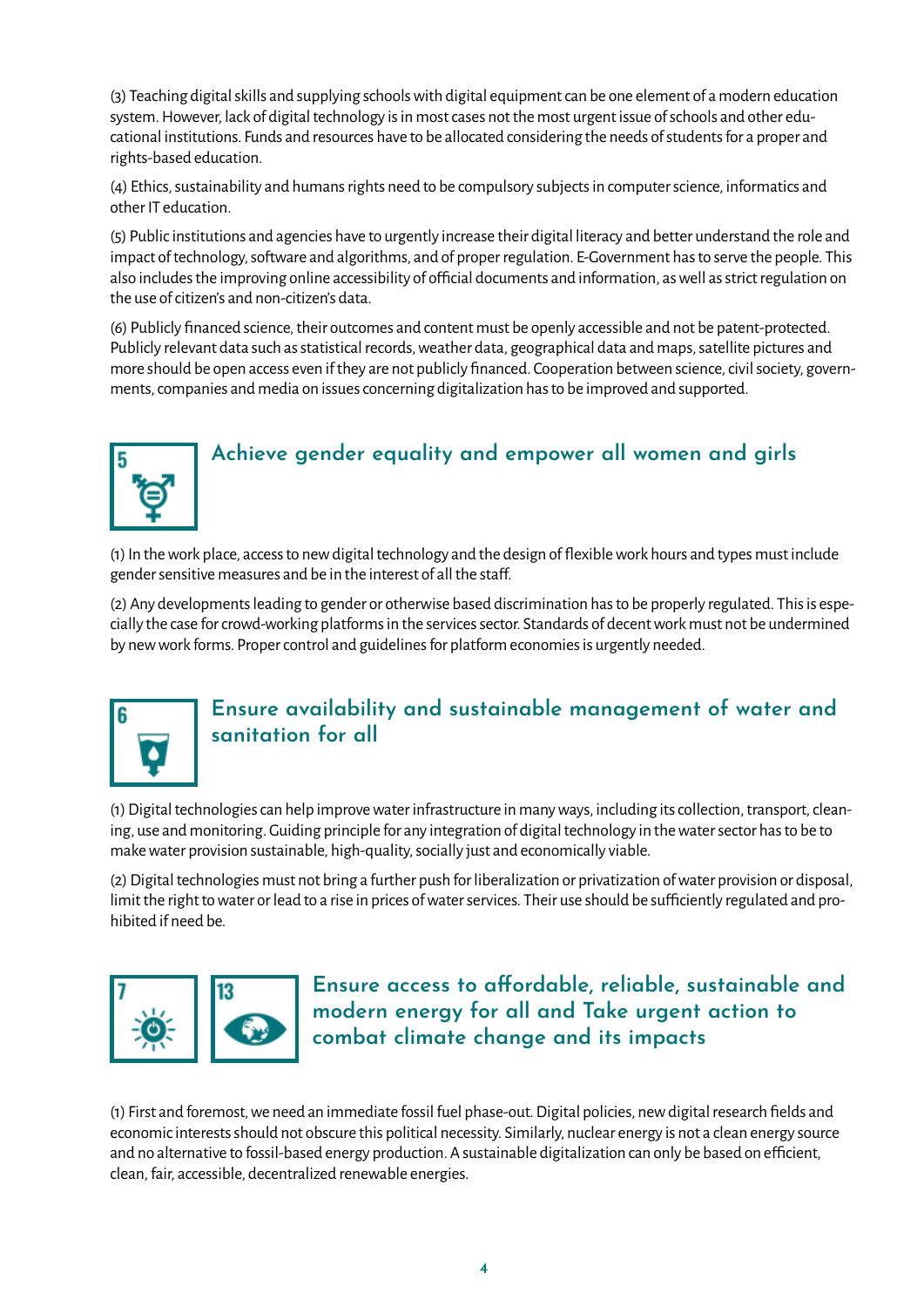(2) National, regional and global strategies and effective legislation to decrease the energy use of IT and communication technology are urgently needed. This includes ecodesign policies and comprehensive energy efficiency labeling. Future regulation should prohibit glued-in batteries or accumulators in electronic devises in order to ensure users to freely and autonomously replace them.

(3) The interlinkage between decentralized renewable energies and decentralized internet infrastructure has to be supported and expanded.

(4) Big IT-companies carry a social, ecological and economical responsibility to fight climate change. IT-companies have to move to 100% renewable energy in the next years, improve their energy efficiency and transparently disclose the source of their energy supply.



## **Promote sustained, inclusive and sustainable economic growth, full and productive employment and decent work for all**

(1) In order to prevent an increase of unemployment due to changes in a digital world's work place, we suggest a reduction of working hours down to 35-30 hours a week with a minimum of 30 vacation days. Freelancers and contract workers need to get the same social protection as the regular work force. Proper regulation of temporary work and contracted services need to be introduced and implemented. There should be no exceptions from minimum wage. This is especially important for platform economies.

(2) Clear rules and rights for unavailability and conditions for a healthy work-life balance need to be established in every company. Introducing efficiency or behavior controls, such as inactivity protocols, have to be prohibited. To counter cutback on labor standards, staff associations should be a requirement.

(3) Any introduction of new technologies in a company has to follow proper staff participation processes. This includes clearly stating their usage, goals, details of software etc. and appropriate staff training.

(4) A free and fair internet needs space and competition for alternative, non-commercial, non-monopolistic products. Therefore, antitrust and competition laws have to be rigorously applied – including in the case of digital companies. IT and digital companies have to pay taxes where they generate revenue. Effective measures against tax evasion and fraud have to be applied nationally and internationally, including the strengthening of tax bodies and international tax cooperation within the EU and in an open and democratic UN institution.



# **Build resilient infrastructure, promote inclusive and sustainable industrialization and foster innovation**

(1) IT-systems have to be safe, thus private and public infrastructure has to be better protected by i.a. a security by design regulation of IT-technology. Governments and companies need to adequately protect citizens and customers against malware and hacker attacks. Not everything that can be connected to the internet should and has to be. In order to not endanger the right to privacy and freedom of the internet, decisions on internet safety measures have to be justified publicly or towards democratically elected decision-makers.

(2) Net neutrality should be protected by law to guarantee free and fair sharing of content online.

(3) When it comes to new technologies, such as blockchain, questions concerning access or design for e.g. human and civil rights, the protection of data, abidance to laws and regulations, responsibilities, as well as its environmental footprint need to be in the center of any discussion. Therefore, governments have to become more knowledgeable, act faster, and not be primarily guided by economic criteria.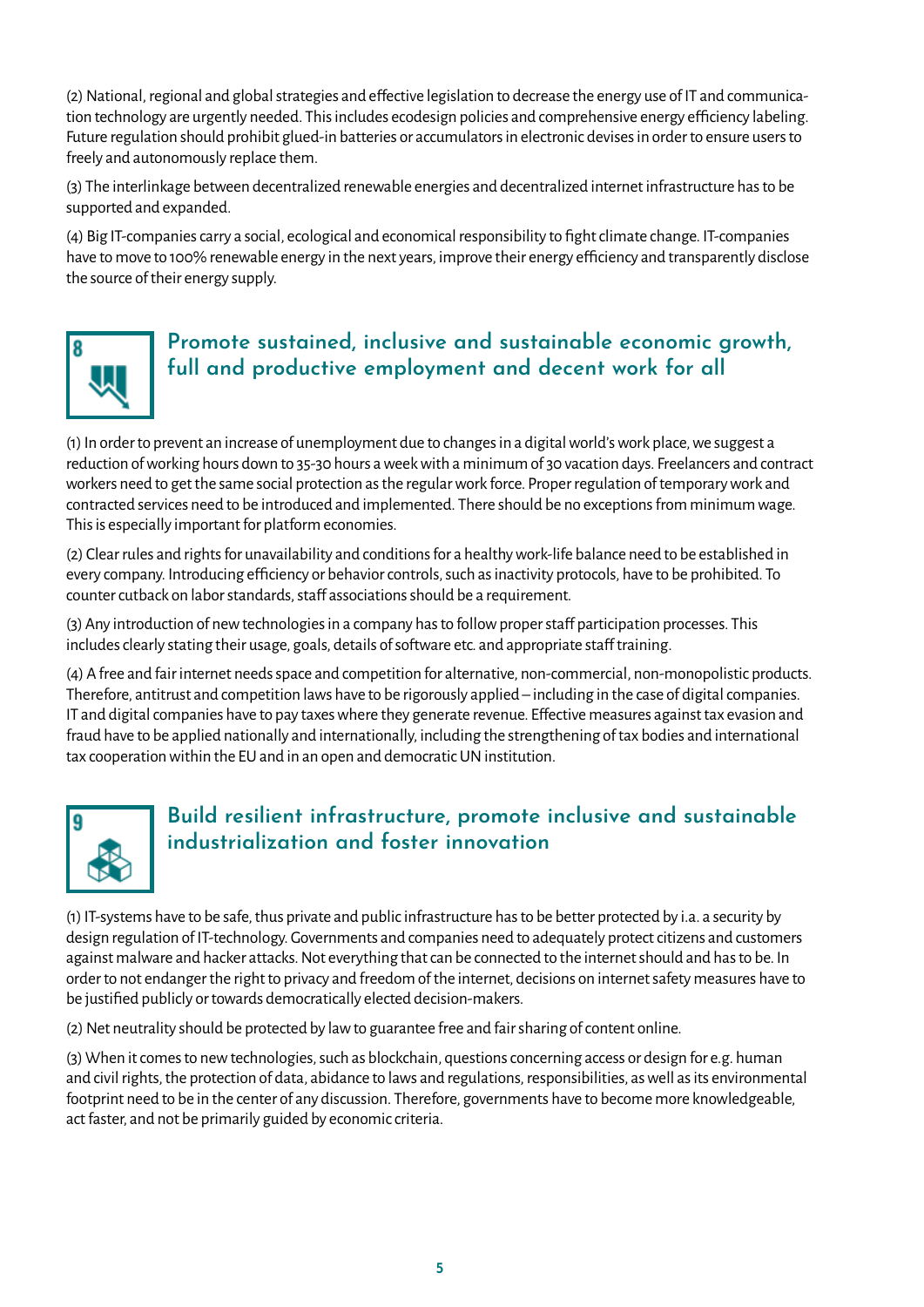(4) Dependence of public institutions on big IT-companies is a troublesome misuse of public money, a problematic interpretation of competition and procurement laws and often a safety issue. Public money should only be used for open source programs.

(5) Algorith-based technology, including artificial intelligence (AI), has proven to exhibit biased outcomes due to the underlying data or social context. Human judgment is still needed to ensure AI supported decision making is fair. If needed, AI development and usage have to be subjected to much more rigorous public discourse and proper regulation in order to ensure its usage for the common good. The public interest should always be the main driver for public funding of AI. To ensure this, only open source software AI projects should be publicly funded.



## **Make cities and human settlements inclusive, safe, resilient and sustainable**

(1) The reduction of any kind of cars or trucks and the expansion of a sustainable mobility sector, concerning both individual and commercial traffic, should be the main political goal in the face of the climate and air pollution crisis. In order to truly have a positive impact on climate change mitigation, any electricity for e-mobility has to come from renewable, decentralized sources. Due to its high material and energy costs and usage, self-driving cars can – if at all – only constitute one element in any modern traffic system.

(2) Higher taxes on parcels and packages along with decent wages for delivery staff, and the introduction of reusable packaging need to be linked to the discussion of digitalization in order to counter the socially and environmentally problematic increase of deliveries.



### **Ensure sustainable consumption and production patterns**

(1) Fundamental human rights cannot be limited by terms and conditions of business. IT and digital corporations have a responsibility to uphold human rights. This has to be an integral part of business practices as well as national, EU and international regulation. Similar to the corporate accountability index, IT-companies should have to ensure that their technologies, algorithms and software do not violate human rights. The supervision of these processes needs to be independent, transparent and publicly accessible. Governments need to start meeting their obligations to protect human rights and the environment against harmful activities of corporations. Thus, the introduction and regulation of corporations' liabilities nationally and internationally is needed, including through the UN process towards a Binding Treaty on Business and Human Rights as well as the implementation of transparency initiatives along the value chain such as the Kimberly Process, conflict mineral laws or the UK Modern Slavery Act.

(2) The principles of privacy by design and privacy by default have to be applied. Governments should introduce data protection regulation and continue to improve and implement existing legislation such as the GDPR. E-privacy legislation needs to be adopted as soon as possible, including a regulation on the use of search engine data and communication software. Tracking has to be limited. Data processors have to ensure all regulations of data protection are applied during the whole process of data handling. A violation of data protection law or against fundamental rights has to be prosecuted. This includes rigorous and consequent follow-up on nuisances and scandals even if commercial interest might be impaired.

(3) Warranties need to become much more consumer-friendly. Transparency of a product's durability has to increase through a mandatory identification of its life span by the producer. This includes a labeling system that transparently and comprehensibly informs customers of maximum service life (e.g. of expandable parts), of durability, reparability and modularity of a product. Any case of planned obsolescence should be considered a criminal offense on the bases of "willful deception", and be regulated accordingly through consumer protection laws.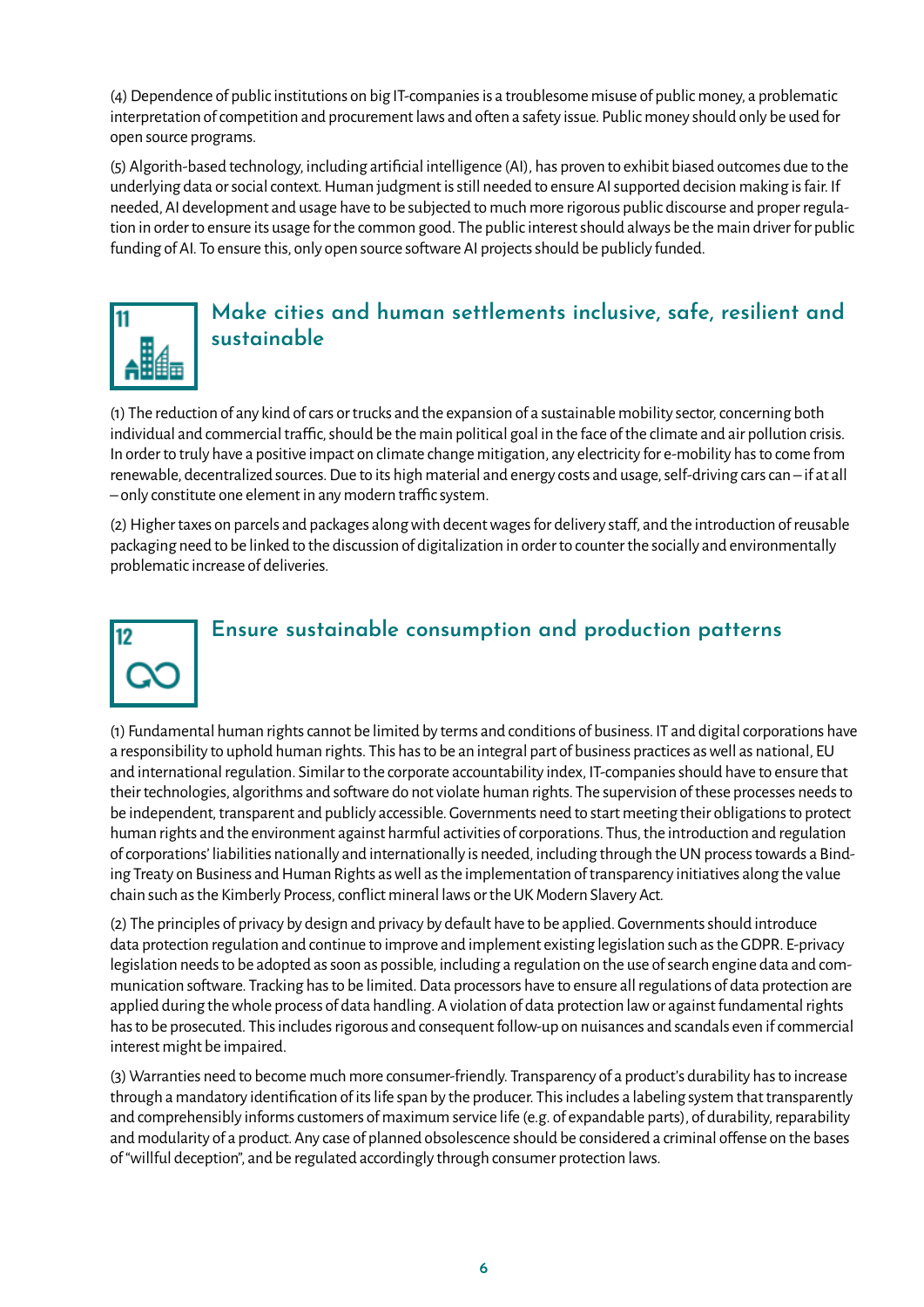(4) The fundamental right to property should include the right to repair. All producers and retailers should make expandable parts accessible to all market actors during the service life of a product. The price of expandable parts needs to be reasonable and justifiable in relation to production costs. A legal claim for accessible expandable parts has to be ensured. Any data or documentation relevant for repairs as well as specific tools should be supplied to repair facilities at low to no costs. Information concerning repair-friendliness of a product has to be easy to spot for customers.



**Conserve and sustainably use the oceans, seas and marine resources for sustainable development and Protect, restore and promote sustainable use of terrestrial ecosystems, sustainably manage forests,** 

# **combat desertification, and halt and reverse land degradation and halt biodiversity loss**

(1) Digitalization must not be a justification nor a driver for further exploitation of planet, nature and people. As most minerals and resources needed for digital technologies are still mined under terrible violations of human rights and environmentally disastrous conditions, all states and industries involved in mining and processing raw materials need to take responsibility in protecting human rights and the environment along the supply chain with proper due diligence. The purchase of raw materials cannot be primarily dominated by cheapest prices. This needs to be reflected in foreign trade and economic policies as well.

(2) Resource consumption, especially in countries of the Global North, has to be reduced to a globally just and sustainable level. Changing economic priorities towards a circular economy, ambitious recycling goals, and a product design based on reusage, repairability, durability and recycling, can significantly decrease resource needs for digitalization. Resource intensive products with no apparent benefit to society, such as RFID tags, should be banned.

(3) The advertisement of new products should have to include references on the resource and energy consumption in its production process.

(4) Any political and economic processes looking for new mineral resources within the deep sea have to stop. Any member state of the International Seabed Authority (ISA) as well as the ISA itself should rather work according to the convention's mandate towards the protection of the oceans for all of humankind. No scientific projects for the research of deep sea mining in the High Sea or the Exclusive Economic Zones of any state should be financed by public money. Civil society in the Pacific needs to be supported, as they are standing at the forefront of this dangerous new destruction of the planet for ever more resources.



## **Promote peaceful and inclusive societies for sustainable development, provide access to justice for all and build effective, accountable and inclusive institutions at all levels**

(1) Freedom of speech, press, information and communication are essential values for democratic society and need to be applied and protected offline as well as online.

(2) Hate speech poses grave dangers for our democracies, the protection of human rights and the rule of law. It covers many forms of expressions which spread, incite, promote or justify hatred, violence and discrimination against a person or group of persons for a variety of reasons. Proper contact points within governmental institutions need to be in place to support victims of hate speech. Hate speech has to be a matter of public prosecution, including proper investigations, and structural, financial as well as legal support for victims. Furthermore, we call for a stronger culture of digital courage actively countering hate speech and voicing solidarity with victims.

(3) Removal of hate speech and violation of terms of use in social media is currently overwhelmingly being handled by people in the Global South. Often this means having to review graphic and violent content for hours. There needs to be proper protection and support of content removers, including a global discussion on how to not leave them behind in a digital world.